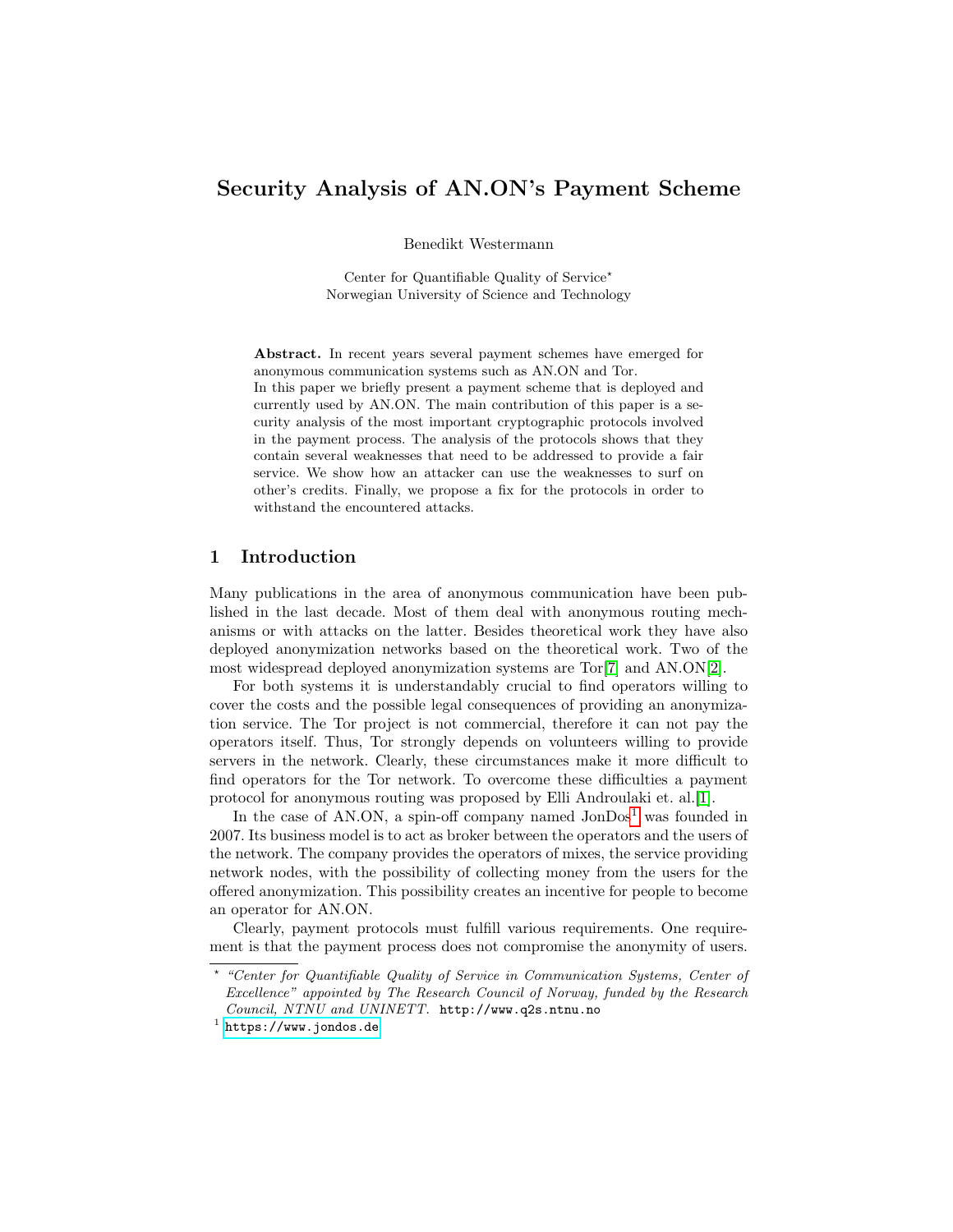Another requirement is that the payment process must be fair, so none of the parties should be able to betray other participants. To the best of our knowledge there is no security analysis for AN.ON's payment system available. Thus, we will take a closer look on the used cryptographic protocols.

In this paper we formalize and examine the cryptographic protocols which have been used since 2007 for the payment procedure in AN.ON. Our main focus is to check whether the protocols fulfill their basic tasks or fail to do so. In the latter case we also present some consequences of the encountered weaknesses.

This paper is divided into six sections. Section [2](#page-1-0) describes the anonymization concept of AN.ON and the idea of its payment concept. In Section [3](#page-3-0) we present our assumptions and our notation. Section [4](#page-3-1) deals with the cryptographic protocols involved in the payment process, as well as some attacks on the protocols. The reasons for the attacks and possible countermeasures are discussed in Section [5.](#page-12-0) Section [6](#page-15-3) concludes the paper.

## <span id="page-1-0"></span>2 Description of AN.ON

#### 2.1 Anonymization Process

An objective of AN.ON's anonymization system is to provide *sender anonymity*[\[9\]](#page-15-4) on the network layer for its users versus the receivers of messages. This means that a receiver of a message cannot determine the network address, for example the IP address, of a sender. In addition, AN.ON aims to provide relationship anonymity with respect to the operators of AN.ON. Therefore, no operator can determine which entities are communicating with each other.



<span id="page-1-2"></span>Fig. 1. Example for a cascade in AN.ON

In order to fulfill these objectives, so-called mix servers, also called mixes, are introduced. The general task of a mix is to remove correlations between incoming and outgoing messages [\[6\]](#page-15-5). In the deployed AN.ON system this is achieved solely<sup>[2](#page-1-1)</sup>

<span id="page-1-1"></span><sup>2</sup> Even though mixing of packets was mentioned in the original publication, it is nowadays deactivated due to performance reasons.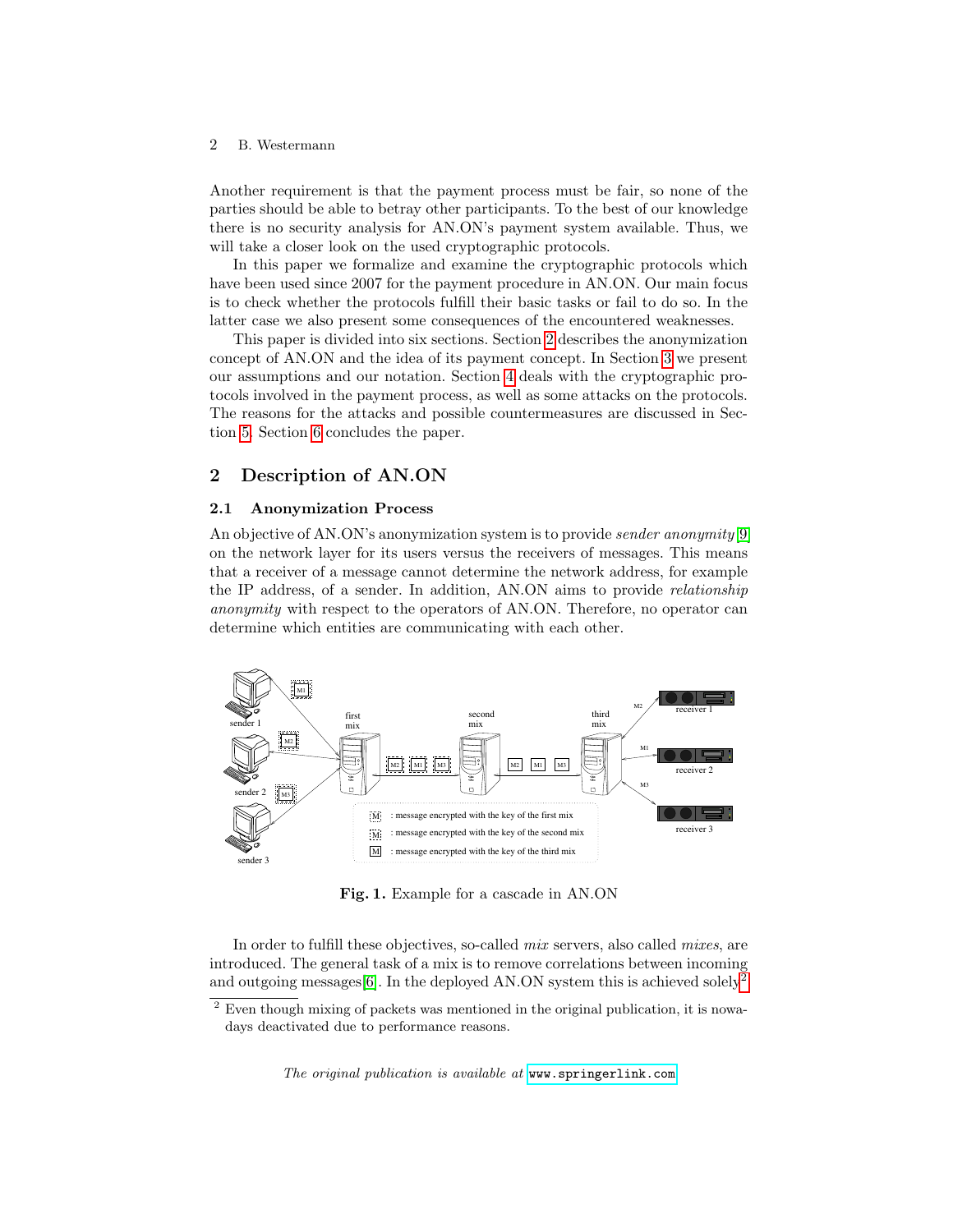by multiple layers of encryption (Fig. [1\)](#page-1-2). A single layer of encryption is added and removed respectively by a single mix.

A single mix between a sender and a receiver is not sufficient in order to protect the users against the operator of a mix, since an operator is able to link incoming and outgoing messages. Thereby he can uncover the relationship between sender and receiver. This is avoided by chaining several mixes together (see Fig. [1\)](#page-1-2). Such a chain of mixes is called a cascade. Only if all operators in a cascade collude they are able to revoke the user's relationship anonymity.

It is important to notice that the order of the mixes in a chain is fix and is chosen by the operators of the mixes. Therefore, a user cannot freely choose the order of the mixes in a cascade. This has various advantages as well as disadvantages[\[3\]](#page-15-6). One advantage is that all mixes in the cascade process the same amount of packets. Another advantage is that each packet is sent along the same route through the cascade. Both properties are mandatory for AN.ON's payment scheme.

## 2.2 Payment Concept

Cascades can be divided into free cascades and premium cascades. Free cascades can be used by every user without any fee. However, they are often only operated by one single operator. The free cascades do not guarantee any quality of service. By contrast, premium cascades promise a minimum bandwidth for their users. Beyond that premium cascades are more secure due to distributed and dedicated servers as well as certified and independent operators.

Certainly, the additional service of the premium cascades is not for free. To collect money from the users AN.ON has integrated a payment system which bases upon a prepaid concept[\[10,](#page-15-7)[8\]](#page-15-8). It is similar to the concept which is used in a phone booth. When users connect to the cascade, they pay a small amount of money in advance (up to 3 EuroCent) to the operators in order to transfer some bytes (3 MB) over the cascade. Once they have almost consumed the bought traffic volume they are able to purchase new traffic volume on the fly at the cascade. The purchase of new traffic volume is possible without the termination of existing connections.

However, the transfer of such small amounts of money is not efficient because of the overhead and the lack of digital money. In order to solve the problem, users buy some credit<sup>[3](#page-2-0)</sup> at a so-called *payment instance*. The payment instance is operated by a trusted third party. Afterwards, users can spend their bought credits on a premium cascade.

The first mix in a premium cascade is responsible for the accounting. Thus, we call the first mix also accounting instance<sup>[4](#page-2-1)</sup>. Due to the fact that every mix in a cascade transfers the same amount of data, it is possible to implement the accounting only at the first mix. Hence, behind the first mix the packets which are related to the traffic of users are indistinguishable from packets in a free cascade.

<span id="page-2-0"></span><sup>3</sup> Current rates are between 2 Euro for 200 MB up to 40 Euro for 6,5 GB.

<span id="page-2-1"></span><sup>4</sup> Accounting instances and payment instances are operated by different operators.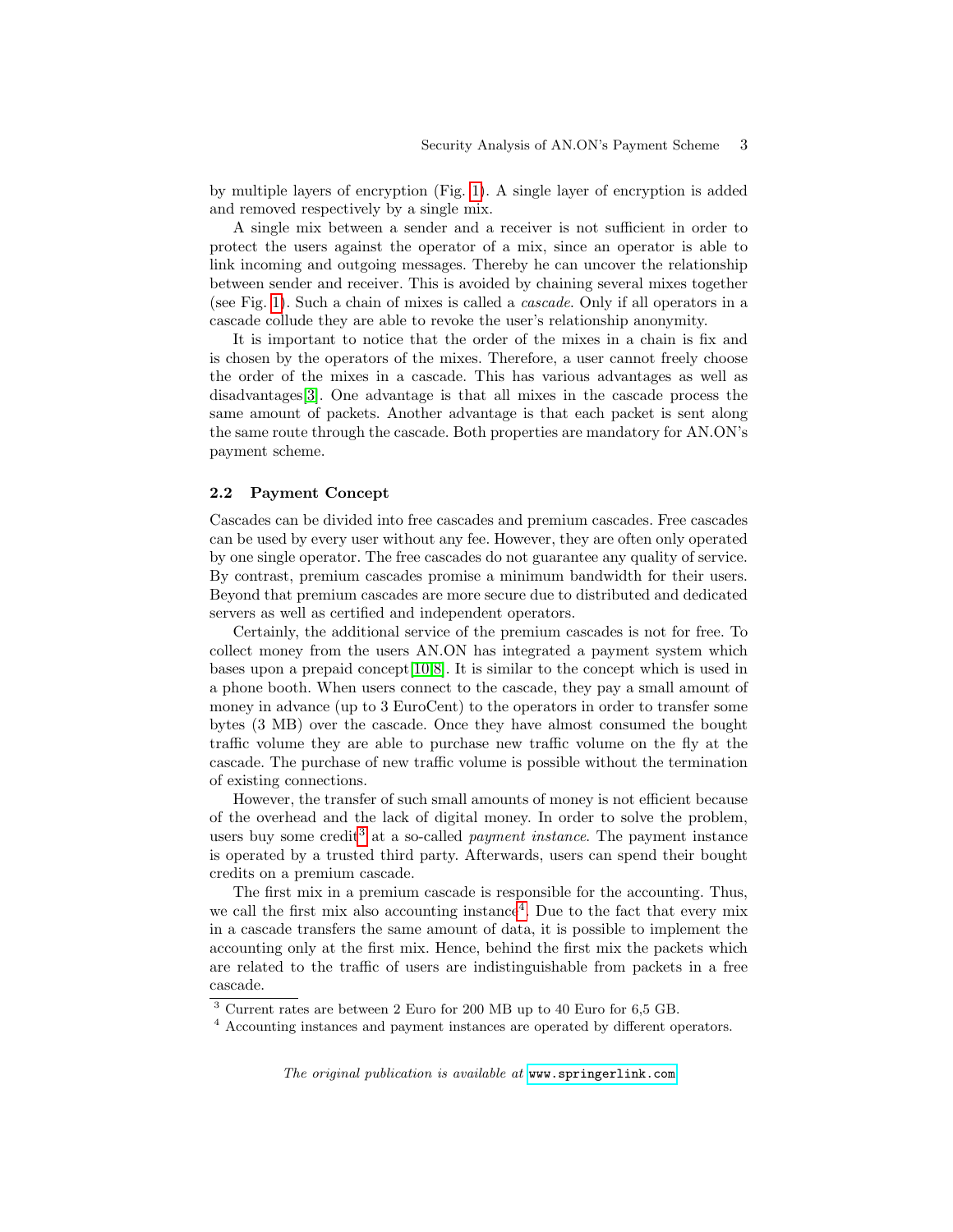# <span id="page-3-0"></span>3 Assumptions and Notations

We assume that the payment instance is trustworthy with respect to the payment. However, it is not trustworthy with respect to the anonymization process. Furthermore, we assume that every participant in the protocol knows the public key of the payment instance as well as the public key of the accounting instance. Concerning the accounting instance, we assume that it may act malicious in the payment process.

Cryptographic keys in this paper are denoted with prefix  $K$ .  $K_x$  represents the public key of a principal X.  $K_x^{-1}$  is the corresponding private key of the principal X. In particular we assume that if a principal X owns  $K_x^{-1}$  he automatically possesses  $K_x$ .  $K_{xy}$  denotes a session key between a principals X and Y. The term  $X \ni a, b, c$  denotes that the principal X is in possession of the items a, b, c.

We assume a non-global but active adversary who cannot break cryptographic primitives. Our assumed attacker model is equal to the attacker AN.ON can withstand in its current implementation.

# <span id="page-3-1"></span>4 A Closer Look on the Protocols

## 4.1 Overview over the Protocols

AN.ON involves various cryptographic protocols in order to establish the payment process. This section describes in detail the most important protocols with their assumptions, intentions and weaknesses.



<span id="page-3-2"></span>Fig. 2. Account creation protocol

Fig. [2](#page-3-2) gives an overview over some protocols and parties which are involved in the payment process. The protocols between the payment instance and the accounting instance are integrated within the payment initialization protocol and the traffic repurchase protocol respectively. Thus, both protocols are not described separately. Please note, there are also protocols concerning the payment process between mixes, but those remain unaccounted for. The following text provides a detailed description of the protocols mentioned in Fig. [2.](#page-3-2)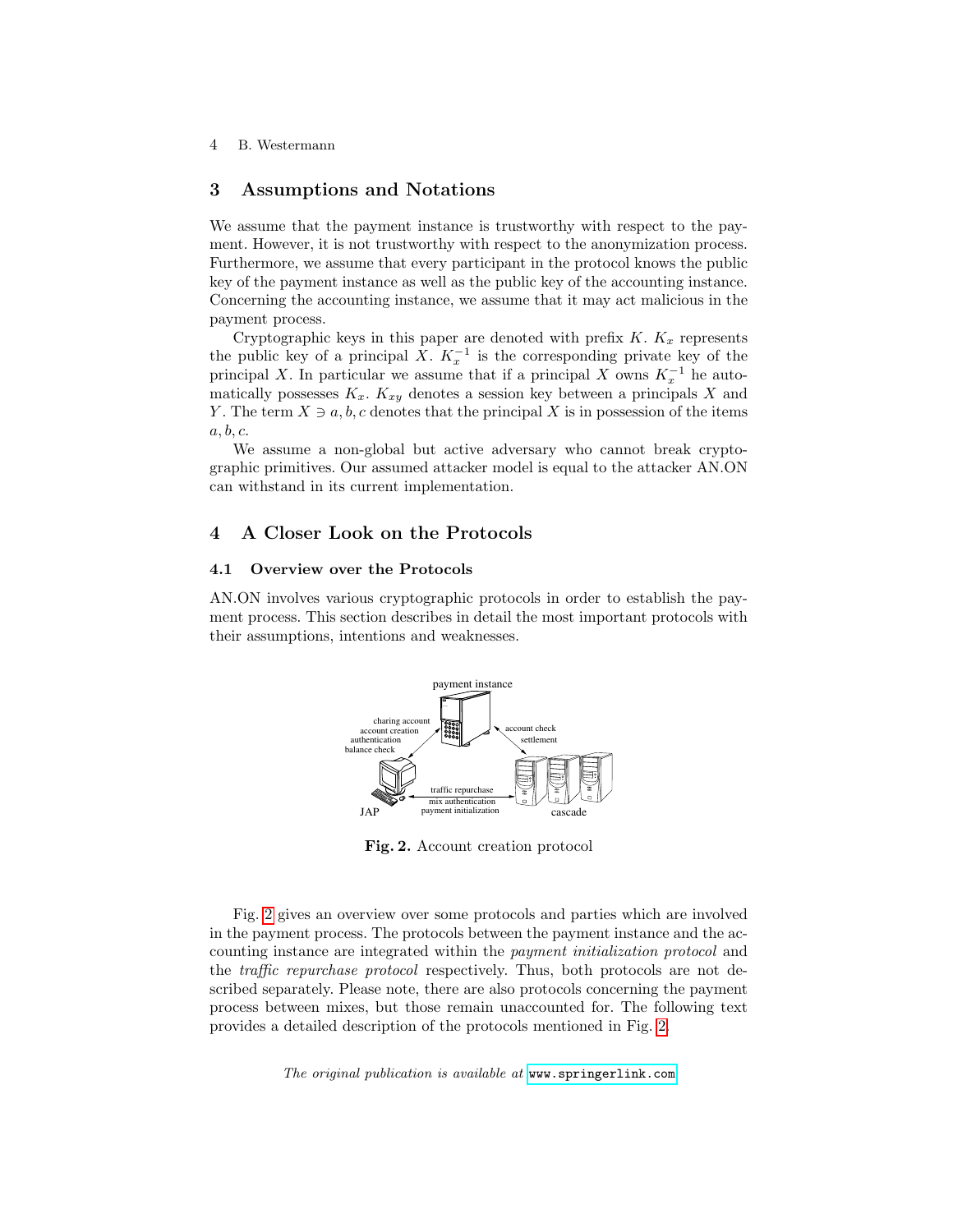#### <span id="page-4-2"></span>4.2 Account Creation

The account creation protocol involves a payment instance and a user which is in AN.ON normally called JAP. The objective of this protocol is to create an account for the user. An account is bound via a private key to the user. The private key is created by the user prior to the protocol run. Only with the private key a user is later on able to prove her ownership of the account and subsequently buy traffic volume from an accounting instance.

In order to attest that a public key belongs to a valid, but maybe uncharged account, the payment instances issue a certificate for the public key. The certificate should only be issued by the payment instance if it is convinced that a corresponding private key exists.

Fig. [3\(a\)](#page-4-0) presents a message sequence chart of the account creation protocol. We assume the following preconditions for a protocol run. Firstly, the payment instance possesses its own key pair  $(K_p, K_p^{-1})$ . Secondly, a user holds the public key  $(K_p)$  of the payment instance. Lastly, she also owns a key pair which has been freshly generated by herself.

<span id="page-4-0"></span>

<span id="page-4-1"></span>Fig. 3. Two important protocols between a user and a payment instance

The protocol starts with an establishment of a TLS connection. We assume that an establishment of a TLS connection results in a fresh symmetric key which is known to both parties. It is important to mention that only the user authenticates the payment instance.

After the establishment process of the TLS connection the user sends her public key encrypted with the session key to the payment instance. The payment instance checks if the key has already been used. If the public key is unknown to the payment instance, it generates a random challenge which is encapsulated in a XML message. After its encryption the encrypted XML messages is sent back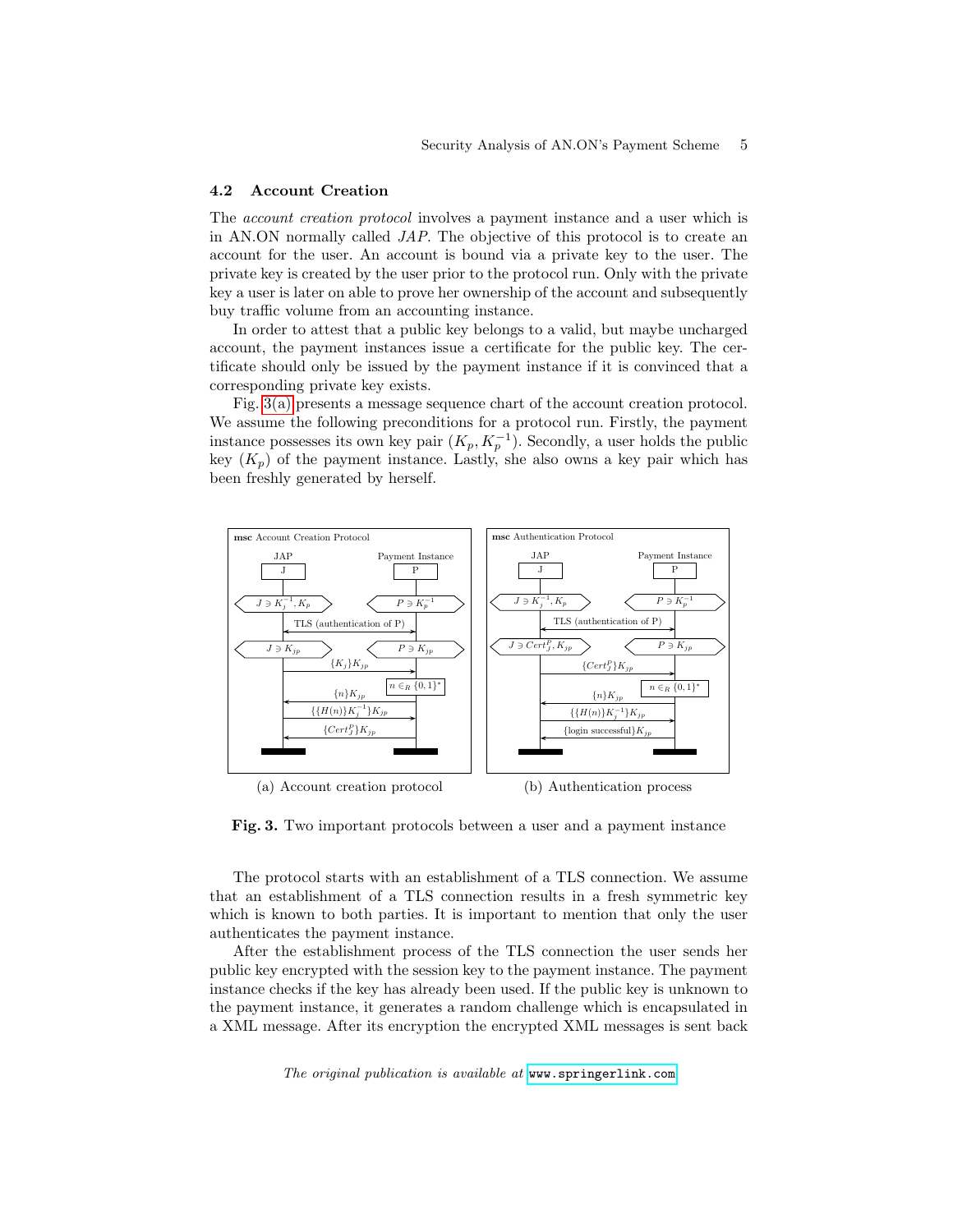<Challenge><DontPanic version="1.0">iNYpjACH7[..]</DontPanic></Challenge>

<span id="page-5-0"></span>Fig. 4. An example for an unencrypted challenge used in the protocols

to the user. The user hashes the decrypted message including the  $\leq$ DontPanic> element of the challenge (see Fig. [4\)](#page-5-0). In the following step the user signs the result with her private key and sends it back to the payment instance. The response to the challenge aims to convince the payment instance that a private key exists which corresponds to the transmitted public key. Thus, if the payment instance is able to verify the signature of the hash, it can assume that a private key exists which corresponds to the received public key. However, this does not necessarily mean that the corresponding communication party owns that key. If the signature is verified successfully the payment instance creates an account and a corresponding account certificate (Fig. [5\)](#page-5-1) which is signed by the payment instance with its private key  $K_p^{-1}$ . The account certificate includes the ID of the payment instance, an ID representing the account, a timestamp and the public key  $K_j$ . The certificate is sent to the user encrypted with  $K_{jp}$ . We denote the account certificate with  $Cert_J^P$ . The subscript indicates the owner of the certificate/private key and the superscript shows who has signed the certificate.

```
<AccountCertificate version="1.0">
   <AccountNumber>160520966610</AccountNumber>
   <BiID>ECD365B98453B316B210B55546731F52DA445F40</BiID>
   <CreationTime>2009-04-01 13:37:29.968</CreationTime>
   <JapPublicKey version="1.0">[..]</JapPublicKey>
    <Signature>[..]</Signature>
</AccountCertificate>
```
<span id="page-5-1"></span>Fig. 5. An example of an account certificate

A closer look on the protocol shows that the user never proves the possession of the session key. This leads to the problem that the session key and the user's public are independent. Thus, a payment instance cannot know if the person who possesses the session key also owns the key pair  $(K_j, K_j^{-1})$ . The general problem is depicted in Fig. [6](#page-6-0) for the authentication protocol which is discussed in the following part.

#### 4.3 Authentication at the Payment Instance

The first authentication protocol takes place between a payment instance and a user. Its objective<sup>[5](#page-5-2)</sup> is to do a mutual authentication between both parties. As

<span id="page-5-2"></span> $5$  The objectives of the protocols are not stated in the literature, therefore we need to assume reasonable objectives for the protocols.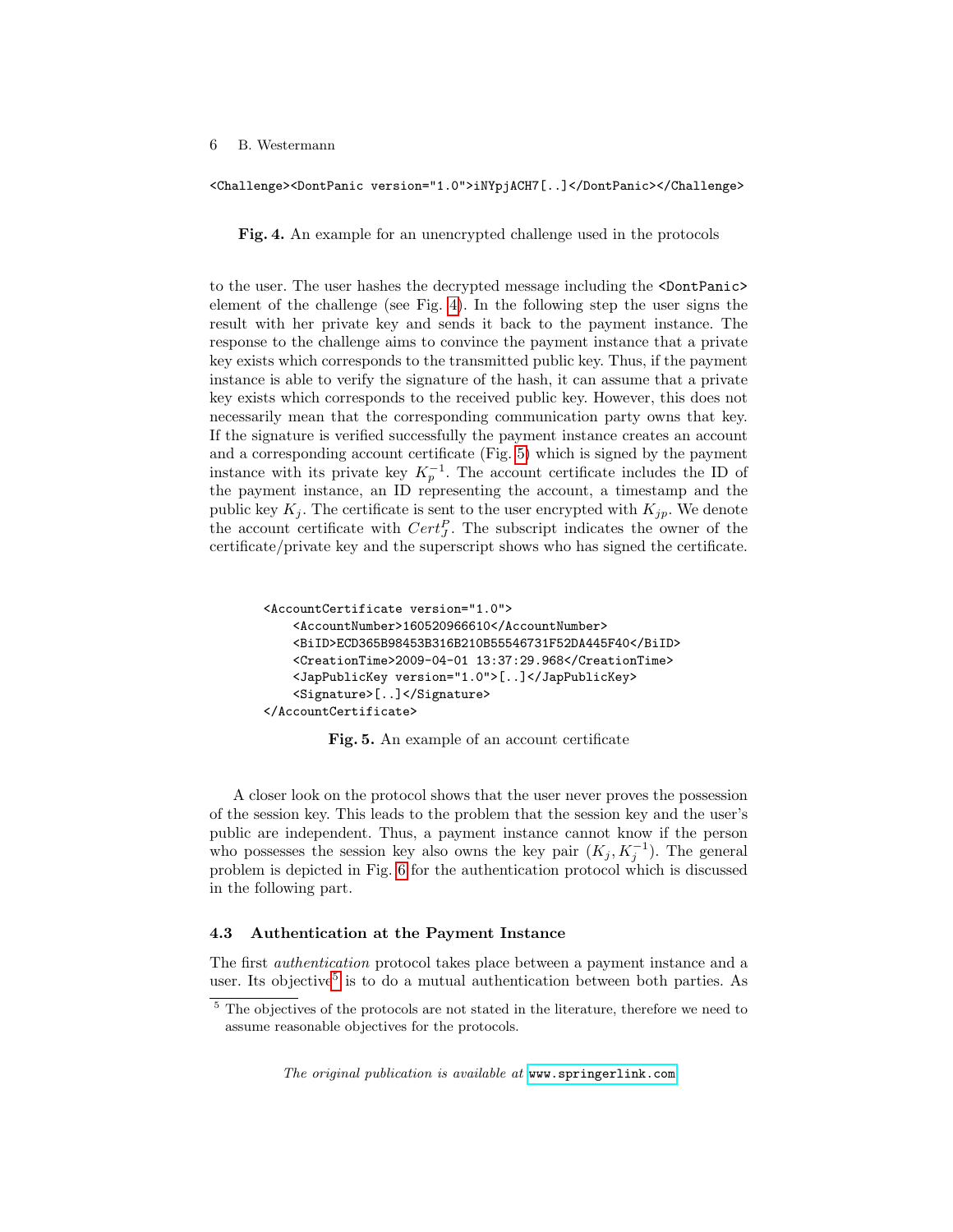precondition we assume that a user possesses an account certificate. Additionally, we assume the payment instance to be responsible for the user's account. Fig. [3\(b\)](#page-4-1) shows the protocol with the help of a message sequence chart.

The protocol starts, similar to the previous protocol with the establishment of a TLS connection. During the establishment phase only<sup>[6](#page-6-1)</sup> the user authenticates her communication partner. The execution of a TLS handshake results in a fresh session key known to both parties.

In the next step the user sends the signed account certificate to the payment instance which verifies the certificate. If this was successful the payment instance creates a challenge and sends it encrypted with  $K_{jp}$  to the user. When the user receives the message she decrypts the challenge, creates a hash of the message and signs the result with her private key. Afterwards the user sends the result encrypted with  $K_{ip}$  to the payment instance. After the payment instance has checked the result, an encrypted confirmation is sent back to the user. This facilitates the authentication process between the payment instance and the JAP.

An analysis of the protocol shows that it faces the same problem as the account creation protocol (see Fig. [4.2\)](#page-4-2). It does not guarantee that the session key and the private key are owned by the same principal. Due to this a third party can claim the ownership of a user's account even if she does not own the private key (see Sec. [4.6\)](#page-7-0). Fig. [6](#page-6-0) points out the general problem of the protocol.



<span id="page-6-0"></span>Fig. 6. The general problem of the authentication protocol.

## 4.4 Charging of the Account & Balance Check

The charging account as well as the balance check protocol are built on top of the authentication protocol. Thus, both protocols assume that each party owns

<span id="page-6-1"></span><sup>6</sup> Please note, we are not the authors of this protocol, we only describe the protocol. Thus, the reasons for the design are unknown to us.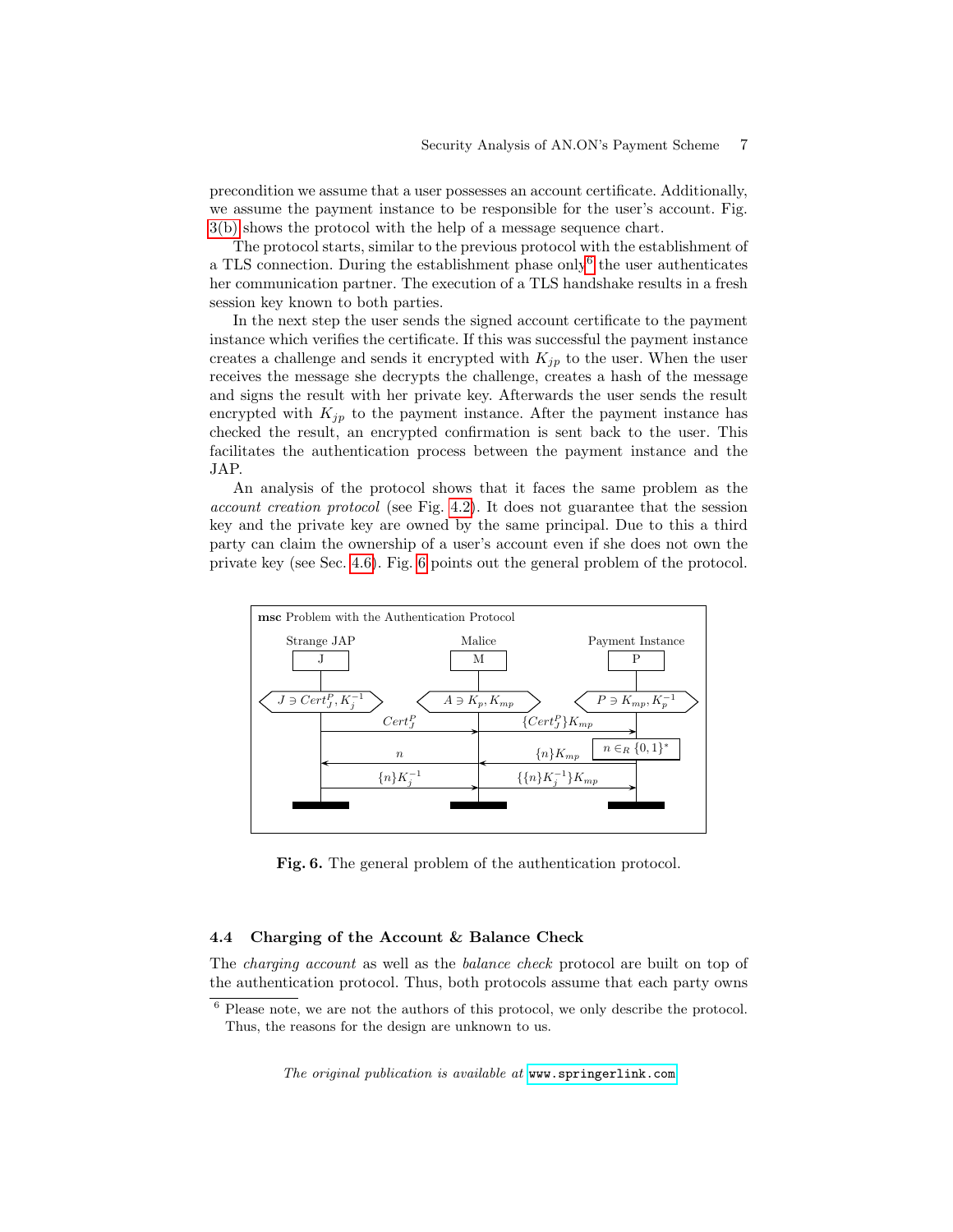the session key. Additionally, they require that both participants are mutually authenticated. All messages which are exchanged during the protocol runs are encrypted with the afore negotiated session key.

The purpose of the charging account protocol is to provide the user with a transaction ID. The transaction ID can be used by the user as subject for the necessary money transfer, e.g. by a bank transfer. In the rest of the paper this protocol remains unaccounted for.

In the case of the balance check the user sends a balance check request to the payment instance. As a result she obtains a document stating the current status of the account. The document includes amongst others the amount of used traffic, the remaining credits and a signature of the payment instance confirming the correctness of the data.

#### 4.5 Mix Authentication

The protocol takes place between users and an accounting instance. Since this paper deals with the payment protocols of AN.ON, an analysis of the underlying anonymization and authentication protocols is out of scope. We assume that they work correctly and that the authentication protocol authenticates the mix. As for the TLS protocol we assume that it results in a shared and valid session key between both parties. In addition we assume that only the mix side is authenticated. If the assumptions for the mix authentication protocol are correct is subject of further research.

For the mix authentication only the public keys of the payment instance and the accounting instance are required on the user's side. It does not require any secret on the side of the user.

#### <span id="page-7-0"></span>4.6 Payment Initialization

Presentation of the Payment Initialization Protocol The payment initialization protocol requires a successful run of the mix authentication protocol.

A run of this protocol aims to verify that a user is in the possession of a valid and charged user account. Hence, a user needs to provide an accounting instance with the user's account certificate. In addition, a user needs to prove the possession of the corresponding private key. In order to verify that a user's account is charged the protocol requires also the involvement of a payment instance. This is due to the fact that an accounting instance does not have the knowledge about the current status of a user's account.

Fig. [7](#page-8-0) presents the protocol between an accounting instance and a user. The protocol requires a user to possess an own key pair, an account certificate for the public key, the public key of the payment and the accounting instance. A payment instance only knows the public key of the accounting instance, the user's public key and its own key pair. Lastly, an accounting instance needs to own its key pair and the public key of the payment instance. In Fig. [7](#page-8-0) it also holds a so-called *cost confirmation*. Such a cost confirmation<sup>[7](#page-7-1)</sup> attests that the user has

<span id="page-7-1"></span><sup>7</sup> It can also be seen as a digital coin.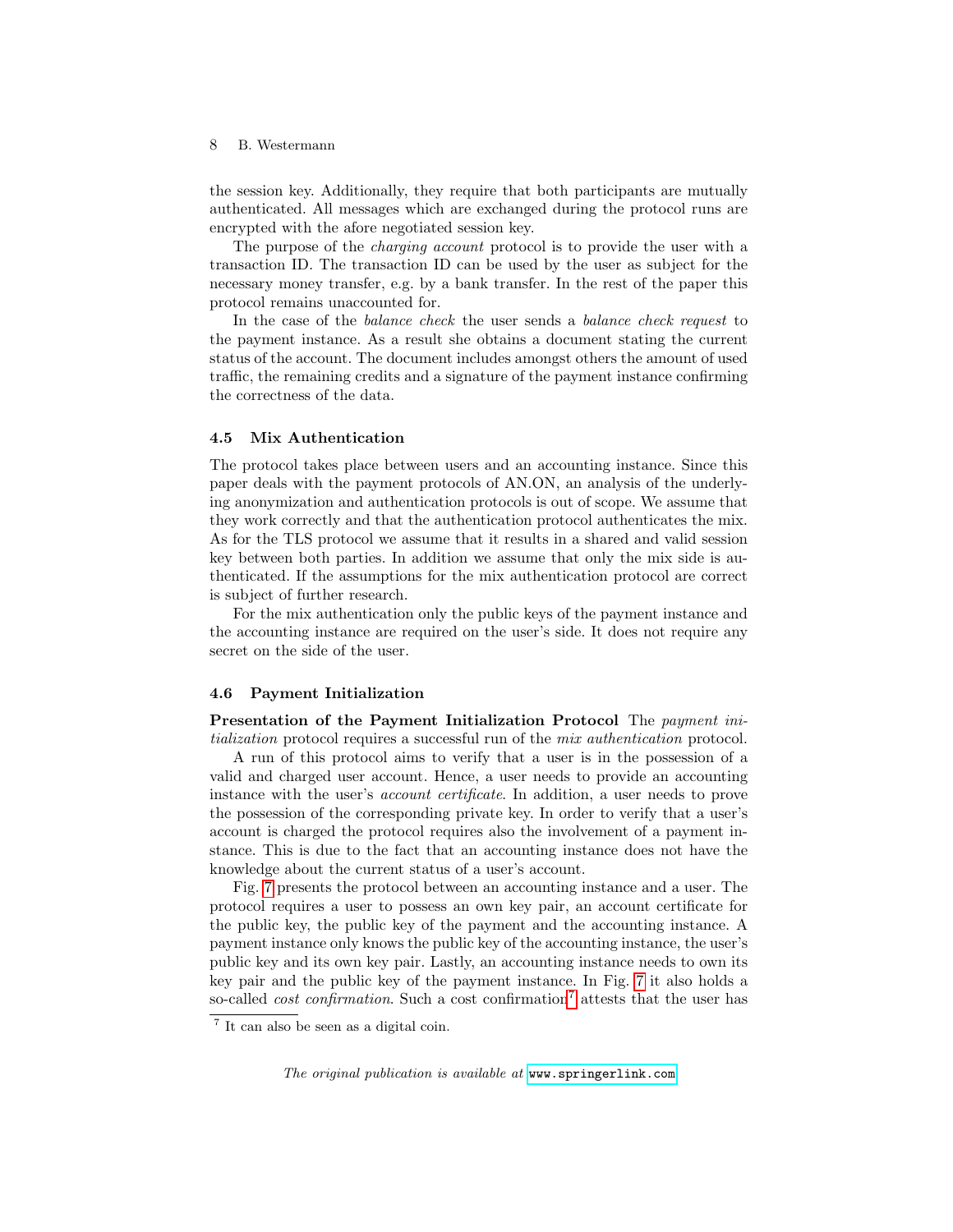

<span id="page-8-0"></span>Fig. 7. The payment initialization protocol.

bought traffic from the accounting instance. It contains the overall traffic which a user has consumed on a cascade, an ID of the user's account, an ID of the responsible payment instance and an ID of the cascade for which the certificate was issued. Additionally, it contains a list of hashes referring to *price certificates* of the mixes in a cascade. Finally, it includes a signature of the user.

Price certificates or the hashes of them are needed for the accounting process between a payment instance and the operators of a cascade. It indicates how much money each operator of the cascade receives by anonymizing a GB of traffic. However, the price a user pays for each anonymized GB does not depend on the certificates, it solely depends on the rate which was agreed between the user and the payment instance. Thus, we do not discuss this in greater detail.

For the protocol run in Fig. [7](#page-8-0) we assume that the user already bought some traffic on the cascade in a prior session. Thus, the accounting instance already holds an old cost confirmation of the user. A cost confirmation is denoted by  $CC^Y_{(X,n)}$ . It means that the cost confirmation is issued by a principal Y for a principal  $X$  and  $n$  is a sequence number for the confirmations. The higher the sequence number the more current is the confirmation.

In the first part of the protocol two session keys are created between the participants. The first session key  $(K_{ja})$  is established between the JAP and the accounting instance with the help of the mix authentication protocol. The second one  $(K_{ap})$  is created with a TLS handshake between the accounting instance and the payment instance.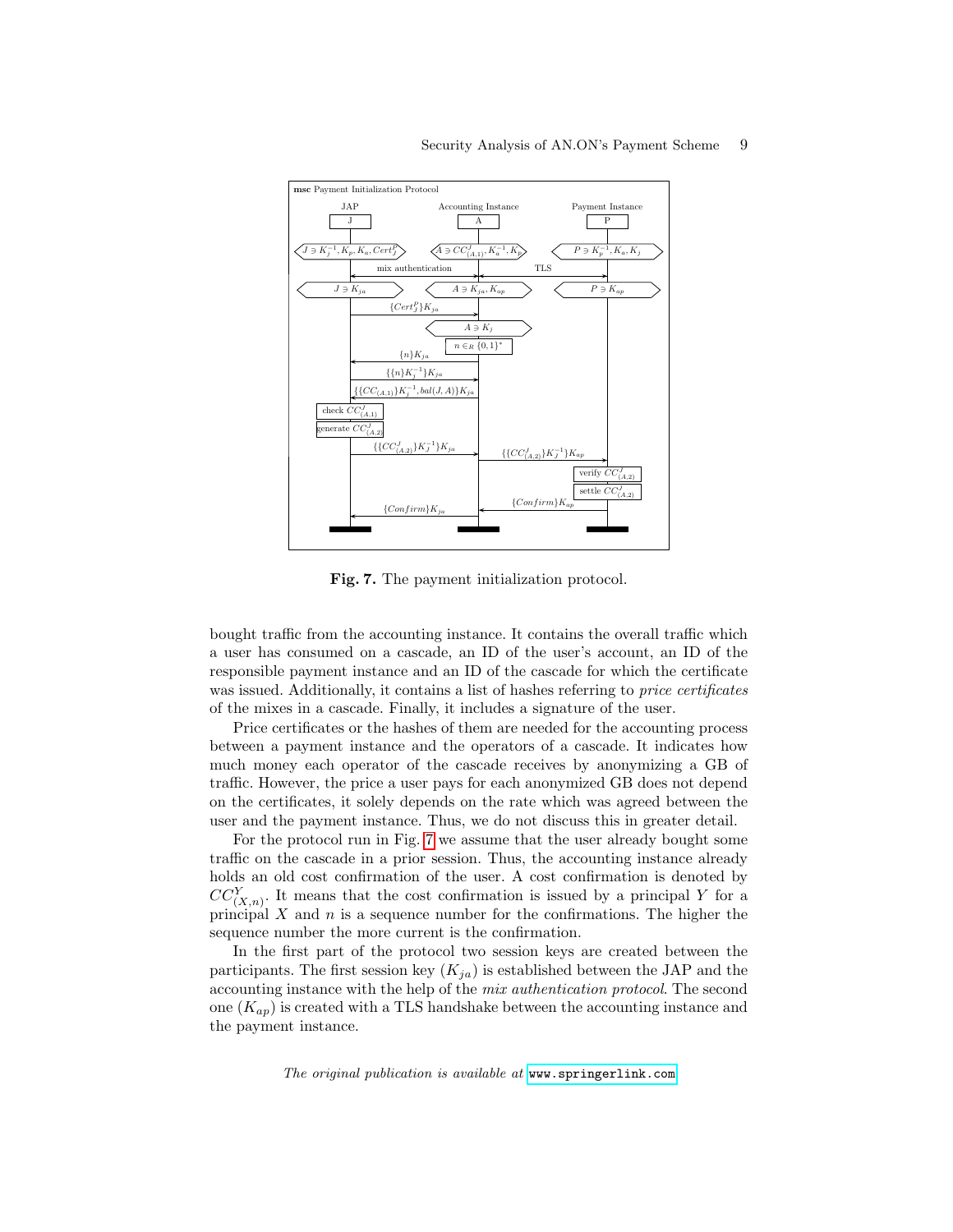Please note, only the accounting instance verifies its communication partner during the second key establishment process. Thus, the payment instance does not know if it talks with the accounting instance. For both keys  $(K_{ap}, K_{ja})$  we assume that they are valid and uncompromised.

In the following steps the user sends her account certificate encrypted with the session key to the accounting instance. The accounting instance checks the signature of the certificate with the public key of the payment instance. If this succeeds the accounting instance generates a random challenge and sends it to the user. After the user has received the challenge she signs the challenge with her private key  $(K_j^{-1})$ . Subsequently, she sends the result back to the accounting instance which verifies the user's signature. If this also succeeds the accounting instance needs to distinguish two cases.

In the first case the user has already used the cascade. Thus, the user has already issued a cost confirmation which can be fetched from the database of the accounting instance. Additionally, the accounting instance retrieves the amount of unused traffic  $(bal(J, A))$  which has been bought in a previous session. Both information will be sent encapsulated in a so-called pay request to the user. When the user receives the pay request she compares the provided information with her own information. If both information correspond to each other the user creates a new signed cost confirmation on basis of the information.

In the second case the user uses the cascade for the first time. Due to this the accounting does not hold any former cost confirmation which it can present to the user. Instead of an old signed cost confirmation the accounting instance sends a unsigned cost confirmation. The unsigned cost confirmation informs the user about some information which needs to be included in the signed version. Basically, this includes the price certificates of the mixes within the cascade, the account number, the ID of the cascade and the number of bytes the user has to buy in advance. The latter needs to be verified by the user if it is a valid (and acceptable) value. If this value exceeds an upper bound<sup>[8](#page-9-0)</sup> the user will not continue the payment initialization process. In addition to the proposed values the user needs to add the ID of the responsible payment instance to the unsigned cost confirmation. Now she only needs to sign the prepared document. Once this is also done, the user has created the initial cost confirmation.

After everything is checked, created and signed the user sends the cost confirmation back to the accounting instance. The accounting instance verifies the signature of the confirmation and checks if the provided information matching the minimum requirements with respect to the amount of prepaid bytes.

Due to the fact that the accounting instance is not able to check the balance of the user's account, it needs to contact the payment instance. The payment instance can decide with the help of a cost confirmation if the account has enough credits left. In order to consult the payment instance, the accounting instance forwards the cost confirmation to the payment instance.

The payment instance verifies the cost confirmation and checks if the account of the user has enough credits left to settle the received cost confirmation. If

<span id="page-9-0"></span><sup>8</sup> Currently this upper bound is at 3 MB.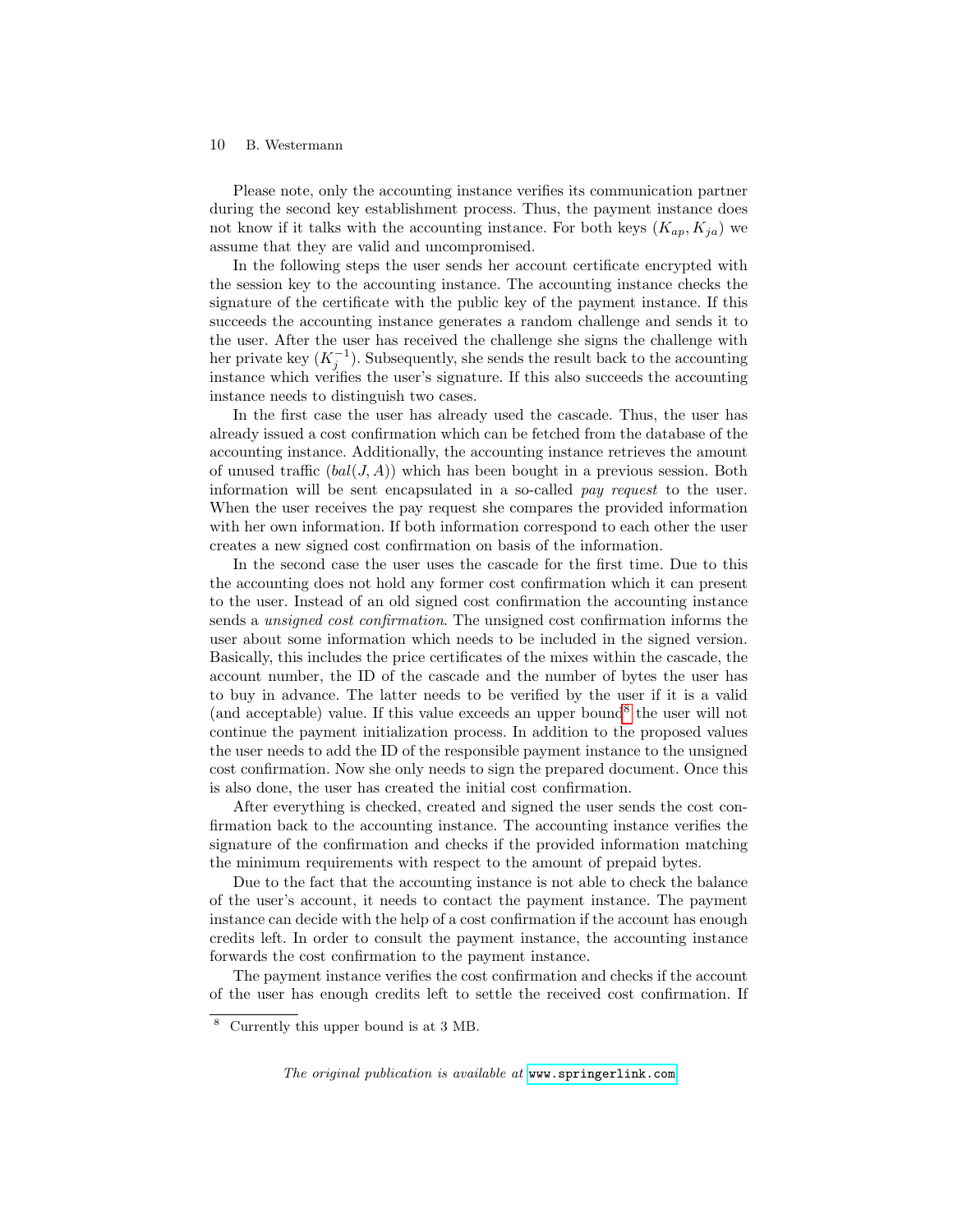this is the case the payment instance sends back a confirmation that the cost confirmation was valid and is now settled. When the accounting instance has received a confirmation that the cost confirmation was valid, it confirms this to the user by sending a confirmation message: <LoginConfirmation code="0">AI login successful</LoginConfirmation>. This confirmation is also encrypted with the session key.

Analysis of the payment initialization protocol During the payment initialization phase the accounting instance provides the user with the unused but paid traffic volume. This amount of bytes is represented by  $bal(J, A)$  in Fig. [7.](#page-8-0) A possible problem arises if the user does not track the number of bytes which are paid but haven't been used. In this case the accounting instance is able to betray the user. However, we will not address this possible problem in this paper.

Another issue arises due to the fact that in the current protocol version the confirmation of the payment instance is not linked to the cost confirmation which was handed in by the accounting instance. Thus, a replay might be possible under some special conditions, e.g.:

- 1. the accounting instance hands in multiple cost confirmations during a single TLS session, and
- 2. the block cipher operates in the *electronic code book(ECB)* mode.

Under these conditions an attacker is able to replay an old confirmation of the payment instance to betray the accounting instance. We believe that it is risky to rely on such details. A possibility to address this is to return a document which refers uniquely to the cost confirmation. The document is signed by the payment instance. This improves the protocol in two ways. Firstly, it circumvents a replay attack, sine the message cannot be used to acknowledge another cost confirmation. Secondly, a signed document gives the operator the possibility to proof later on that the payment instance has confirmed the cost confirmation. Another advantage might be that the encryption between the payment instance and the accounting instance becomes unnecessary. However, this needs to be checked in more detail.

A closer look on this protocol shows that it uses the same authentication process as the authentication protocol between the user and the payment instance. In combination with the problem sketched in Fig. [6](#page-6-0) the accounting instance is able to claim the identity of a user.

In order to mount the attack, the accounting instance needs to wait until a user connects to the cascade. Fig. [8](#page-11-0) sketches the attack. As in the normal protocol, the process starts with the mix authentication process. The accounting instance authenticates itself to the user. Up to here the accounting instance behaves like an honest one. The attack starts after the user has provided the accounting instance with the user's account certificate. Instead of generating a random challenge, the accounting instance establishes a TLS connection to the payment instance which is referred to in the account certificate. Note, for this operation the malicious accounting instance does not need any secret data.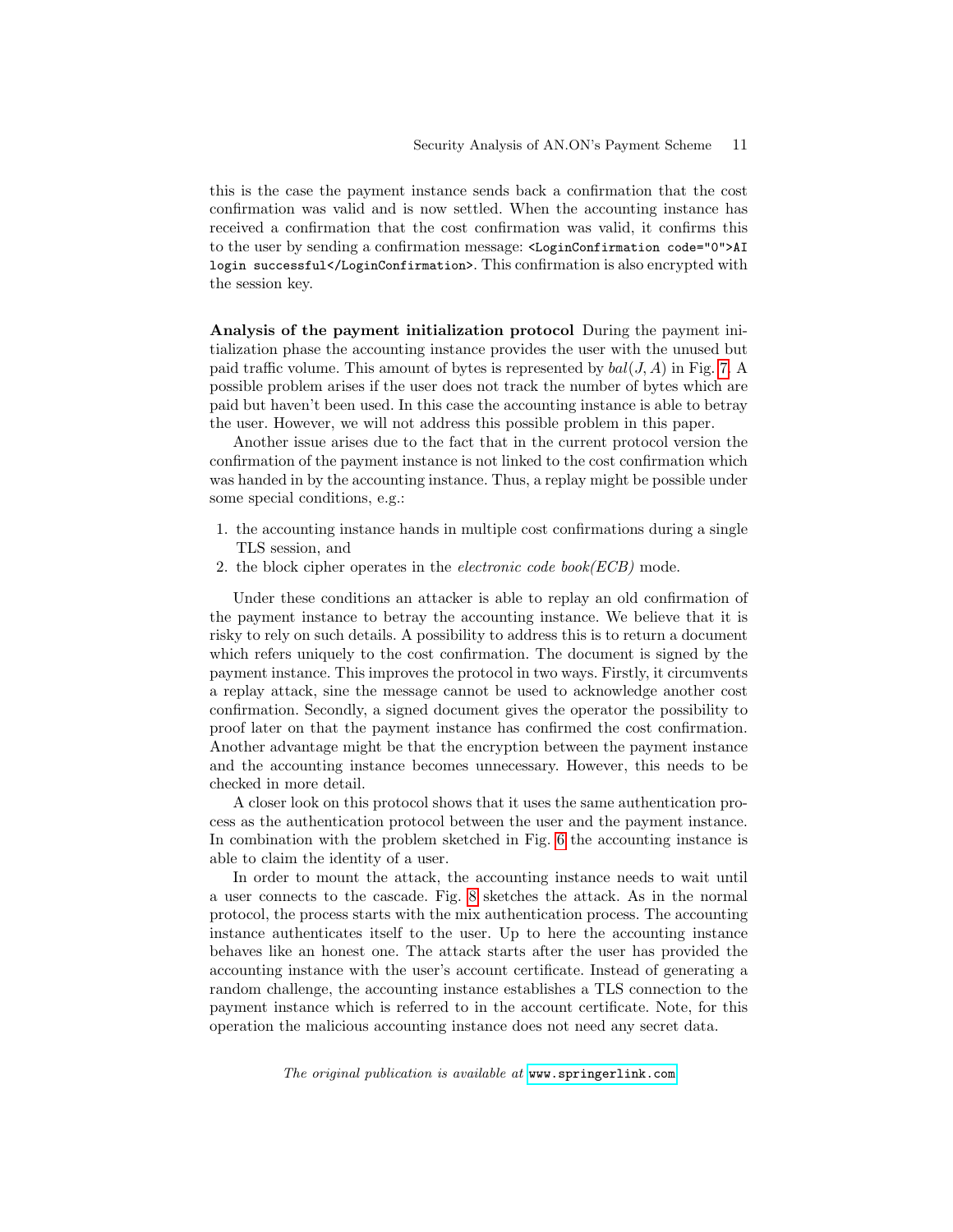

<span id="page-11-0"></span>Fig. 8. Accounting instances claims to be the user.

When the TLS connection is established the accounting instance simply forwards the received account certificate of the user to the payment instance. The payment instance answers in conformance with the protocol with a challenge. The challenge is forwarded by the accounting instance to the user who subsequently provides the accounting instance with a signed version of the challenge. The answer is forwarded by the accounting instance to the payment instance. Since the response of the challenge includes a valid signature of the user, the payment instance will confirm the successful login to the accounting instance. Thus, the accounting instance is authenticated in the name of the user even though it is not in possession of the user's private key.

Due to the authentication at the payment instance the attacker is now able to retrieve the user's account status. Such an account status contains the number of bytes the user has consumed on the different cascades. In addition it includes the last cost confirmations the user has issued for the different cascades. If any of the cost confirmation has been created without the consumption of traffic<sup>[9](#page-11-1)</sup>, the accounting instance is able to use the cost confirmation to consume the bought traffic of the user. In order to do this the malicious accounting instance needs to wait until the user connects again to the cascade. Afterwards it can mount a similar attack as the one described by Fig. [8.](#page-11-0) The only difference is that the accounting instance does not connect to the payment instance, but rather to the accounting instance which is referred to in the cost confirmation. In section [5](#page-12-0) we will deal with the underlying reasons for the attacks.

## 4.7 Data Exchange and Repurchase of Traffic Volume

The protocol is built upon the payment initialization protocol. Thus, it assumes a shared session key and some amount of confirmed prepaid volume for a user.

<span id="page-11-1"></span><sup>&</sup>lt;sup>9</sup> This is the case, if the user connects to the cascade but does not send any further packet.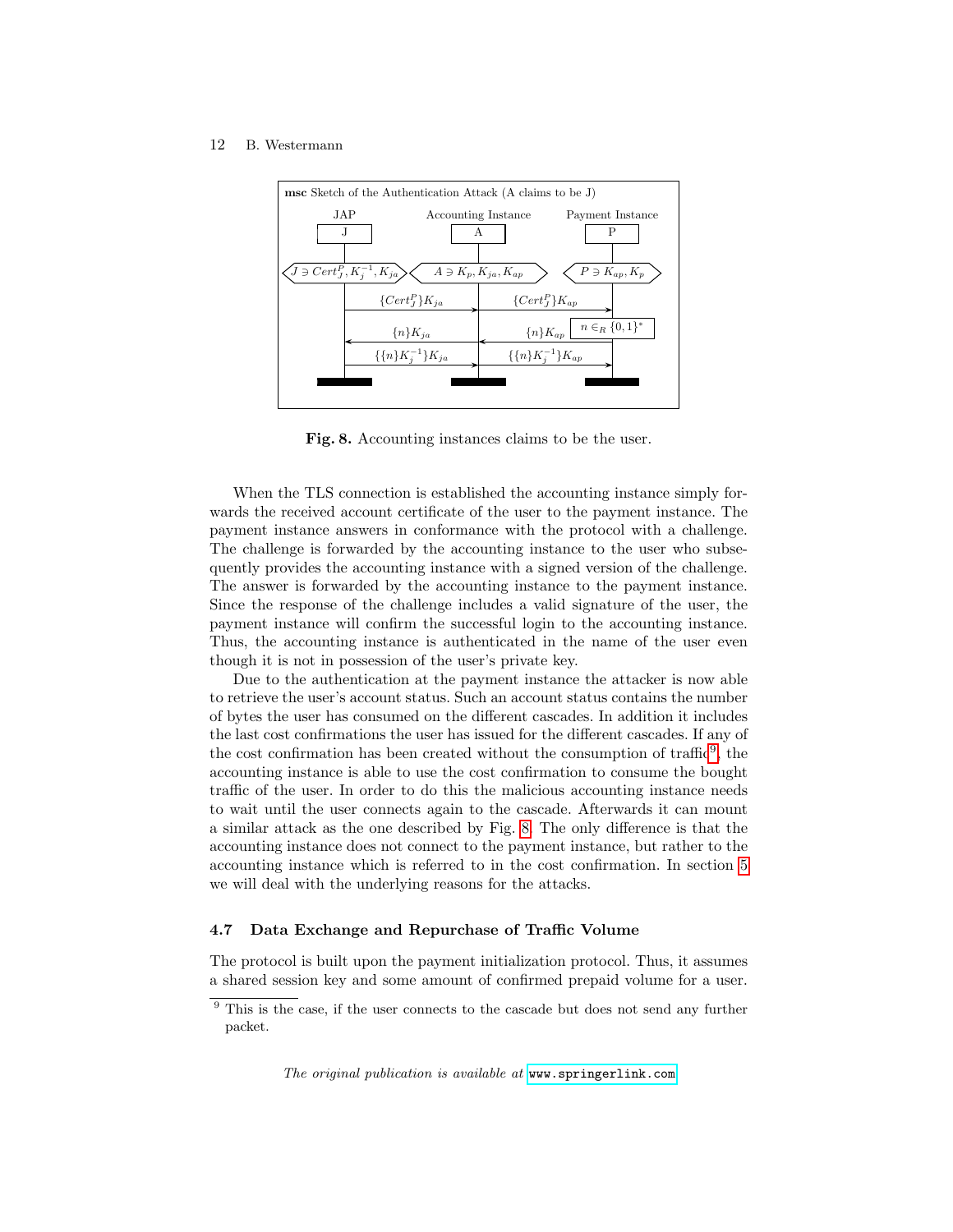Therefore the user is able to transfer mix packets over the cascade. The client as well as the accounting instance keep track of the number of packets which are transmitted over the cascade.

When the amount of prepaid bytes drops under a predefined *lower limit* the accounting instance sends a new pay request. The pay request is similar to the pay request which is sent during the very first connection to the cascade. Thus, the pay request contains the account number, the ID of the payment instance, the price certificates of the cascade and the (minimum) number of bytes a user needs to confirm. The pay request notifies the client to send a new cost confirmation in order to further use the cascade.

As soon as the client receives such a pay request it checks the received data, adds the ID of the responsible payment instance and compares the number of bytes which need to be confirmed. Normally, the user has already transmitted additional packets since the pay request was issued. Therefore the user usually confirms more than the pay request requires. The result of this process is signed with the user's private key and sent back to the accounting instance.

In contrast to the payment instance the accounting instance can choose whether it forwards the new cost confirmation directly to the payment instance or it waits to submit a later cost confirmation to the payment instance. In the latter case the accounting instance only needs to hand-in the latest cost confirmation. Obviously, this is a trade-off between resources which are needed and the possible loss which arises if a client is malicious. However, the safest way is to submit the cost confirmation directly. Hence, the protocol is equal to the last part of the protocol in Fig. [7.](#page-8-0) Although, there are some interesting problems, for example what happens if the confirmation of the payment instance arrives after the client's volume is consumed. We will not further discuss them, since they do not directly affect the protocol.

## <span id="page-12-0"></span>5 Reasons for the Attack

In the previous section we pointed out some weaknesses of the protocols. The first weakness of all the authentication protocols is that a payment instance and an accounting instance respectively does not know if the session key is possessed by the same person who also owns the private key to the account. The second problem is the fact that the challenge-response procedure is transferable to other protocols. The combination of both weaknesses enables an accounting instance to claim the user's identity and at a later stage consume some of the bought traffic. However, the attack is not only restricted to the accounting instance. Also a malicious payment instance is able to mount the attack. In order to fix the protocols both weaknesses must be addressed.

The transferability of the challenge-response procedure can be avoided by the modification of the response. We propose to add the ID of the challenger and an identifier of the protocol which uniquely identifies the protocol and its version. We justify this with the following reasons. Firstly, an ID of the protocol avoids that the challenge can be transfered to another protocol or to an older versions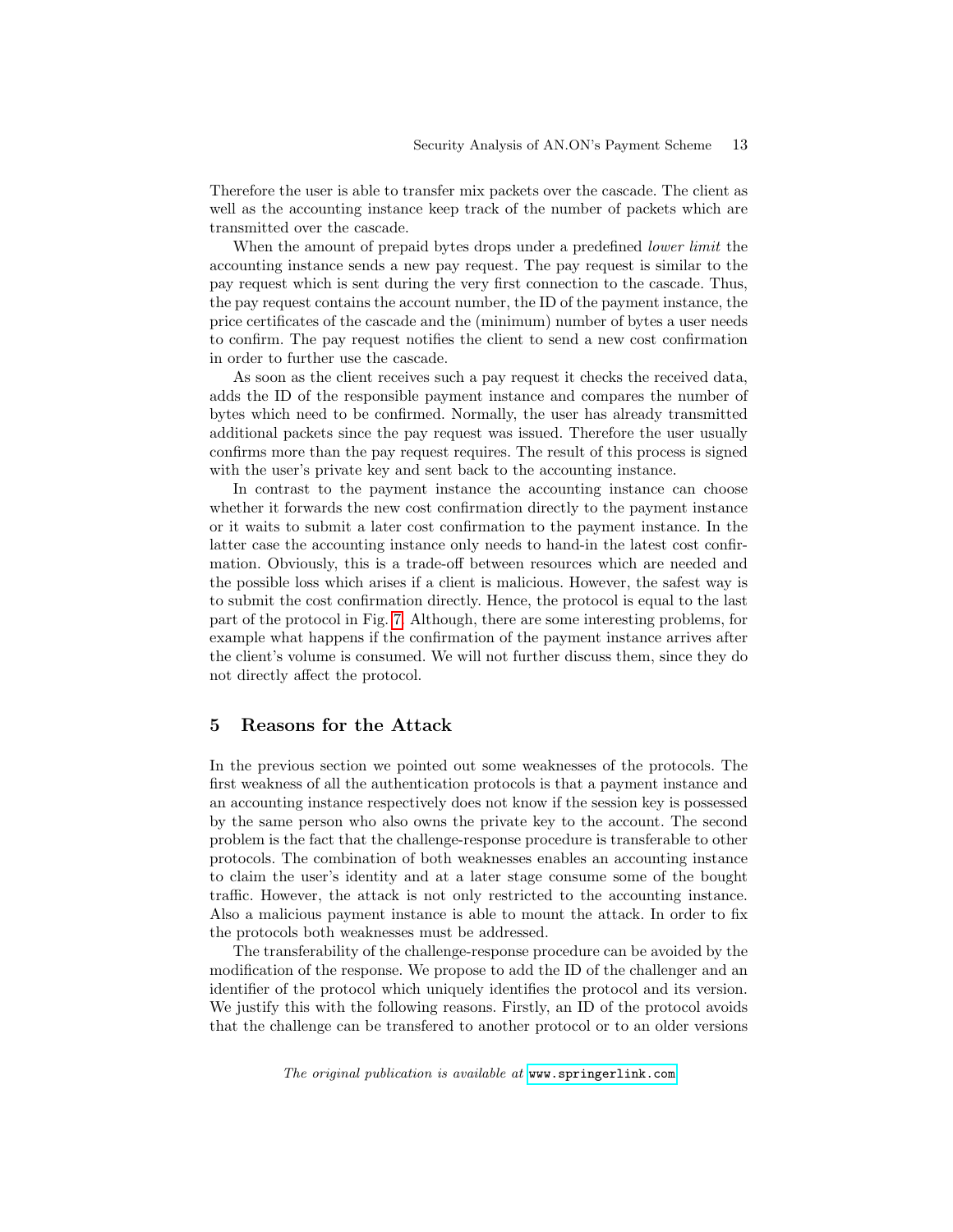of the protocol. Secondly, the ID of the challenger is added to the response to avoid that another malicious instance can use the response in another run of the protocol, for example the malicious instance can choose the same key as the JAP and therefore replay the messages. This attack would be similar to the one in Fig. [8.](#page-11-0) However, we do not add the responder's ID since this would not strengthen the properties of the protocol. This is due to two reasons. Firstly, an attacker who is able to read the challenge is probably also able to arbitrarily change the unprotected challenge. Hence, he can also substitute the ID of the responder by the false one. Secondly, the signature in the response implicitly decodes the ID of the responder. If the verifier of the response is honest then he would reject the response to the challenge if it is not verifiable with responder's public key. If the verifier is malicious he can accept the response anyway. We added the information to the response and not to the challenge, since an additional information in the challenge brings no additional security. Nevertheless, it might be useful to add the information also to the challenge due to practical reasons.

In the following we address the problem that arises due to the independence of the session key and the private key. One solution is to use the client authentication capabilities of TLS. Unfortunately, this is not a solution for every used protocol of the payment concept. For instance the payment initialization protocol (and the underlying mix authentication protocol) is not based on TLS.



<span id="page-13-0"></span>Fig. 9. A fix for the (user) authentication protocols

Another solution is to modify the response in the challenge-response procedure in order to bound the session key to the user's public key. Instead that the user hashes only the "normal" response, she can additionally include the session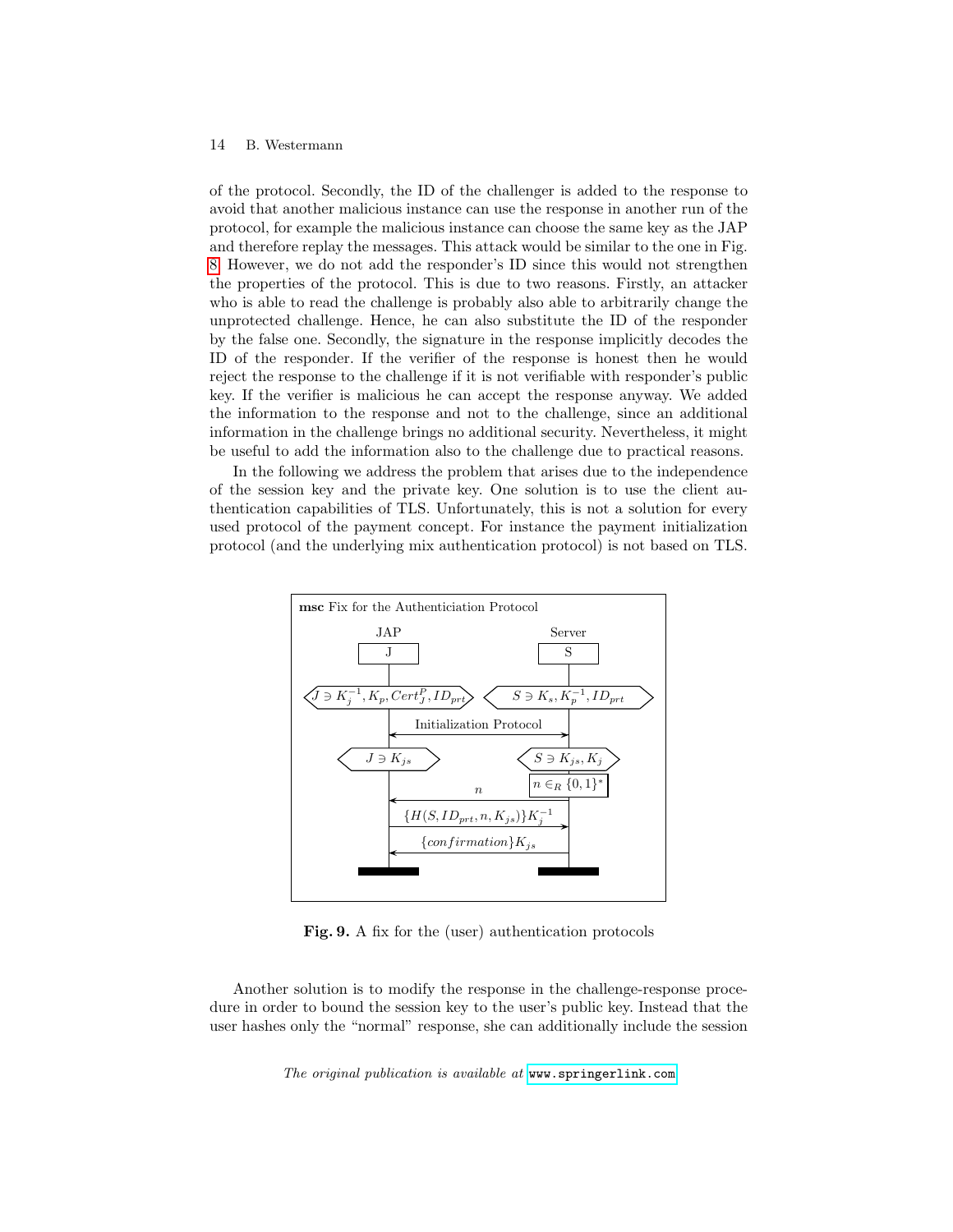key to the information which she needs to hash and sign. The modified version with all of our changes is shown in Fig. [9.](#page-13-0)

In Fig. [9](#page-13-0) the *initialization protocol* represents the messages which are necessary to authenticate the server and to transmit the user's public key. The server is either the payment instance or the accounting instance. The fixed version of the challenge-response procedure should replace the challenge-response parts of the protocols presented in previous section. It mainly fixes the two encountered weaknesses of the authentication protocols. In addition we have skipped unnecessary cryptographic operations. Neither the challenge nor the response needs to be encrypted with the session key  $K_{js}$ . The *confirmation* message represents the different possible replies of the server. Obviously, it depends on the specific protocol which kind of reply the server sends to the user.

If we assume that the client does not blindly signs data and the server side knows that the public key belongs to the user, then the server side can conclude that the user owns the session key and the private key which corresponds to the account certificate. This can also be formalised with the help of the BAN logic[\[5](#page-15-9)[,4\]](#page-15-10). We assume the following four preconditions:

- 1.  $S \equiv \#(n)$ : the server (S) believes that his challenge is fresh.
- 2.  $S \equiv \stackrel{K_j}{\mapsto} J$ : the server believes that  $K_j$  is the public key of the user J.
- 3.  $S \triangleleft J \stackrel{K_{js}}{\longleftrightarrow} S$ : the server has once seen the session key.
- 4.  $S \triangleleft n$  : the server has once seen the challenge he has generated.

Finally, we need to model the idealized response from the client to the server. We skipped to model the other messages, since they are not needed for the claim we want to show. Please note, we have skipped the outer encryption with the session key, it does not add any more security. The idealized version of the response is:

$$
J \to S: \{H(J \xleftrightarrow{K_{js}} S, n)\}K_j^{-1}
$$
\n<sup>(1)</sup>

By applying the postulates of the BAN logic we can show  $S \models J \models J \stackrel{K_{js}}{\longleftrightarrow} S$ :

$$
\frac{S \not\equiv \stackrel{K_j}{\mapsto} J, S \triangleleft \{H(J \xleftrightarrow{K_{js}} S, n)\} K_j^{-1}}{S \not\equiv J \mid \sim H(J \xleftrightarrow{K_{js}} S, n)} , S \triangleleft J \xleftrightarrow{K_{js}} S, S \triangleleft n
$$
\n
$$
S \not\equiv J \mid \sim (J \xleftrightarrow{K_{js}} S, n) , S \not\equiv \# (J \xleftrightarrow{K_{js}} S, n)
$$
\n
$$
\frac{S \not\equiv J \not\equiv (J \xleftrightarrow{K_{js}} S, n)}{S \not\equiv J \not\equiv (J \xleftrightarrow{K_{js}} S} )}
$$

Basically, this is the condition we want to achieve with our modification. Now the server side can assume that the client believes in the session key. Certainly, the result is only valid if prior server authentication protocol results in the assumptions 2 and 3.